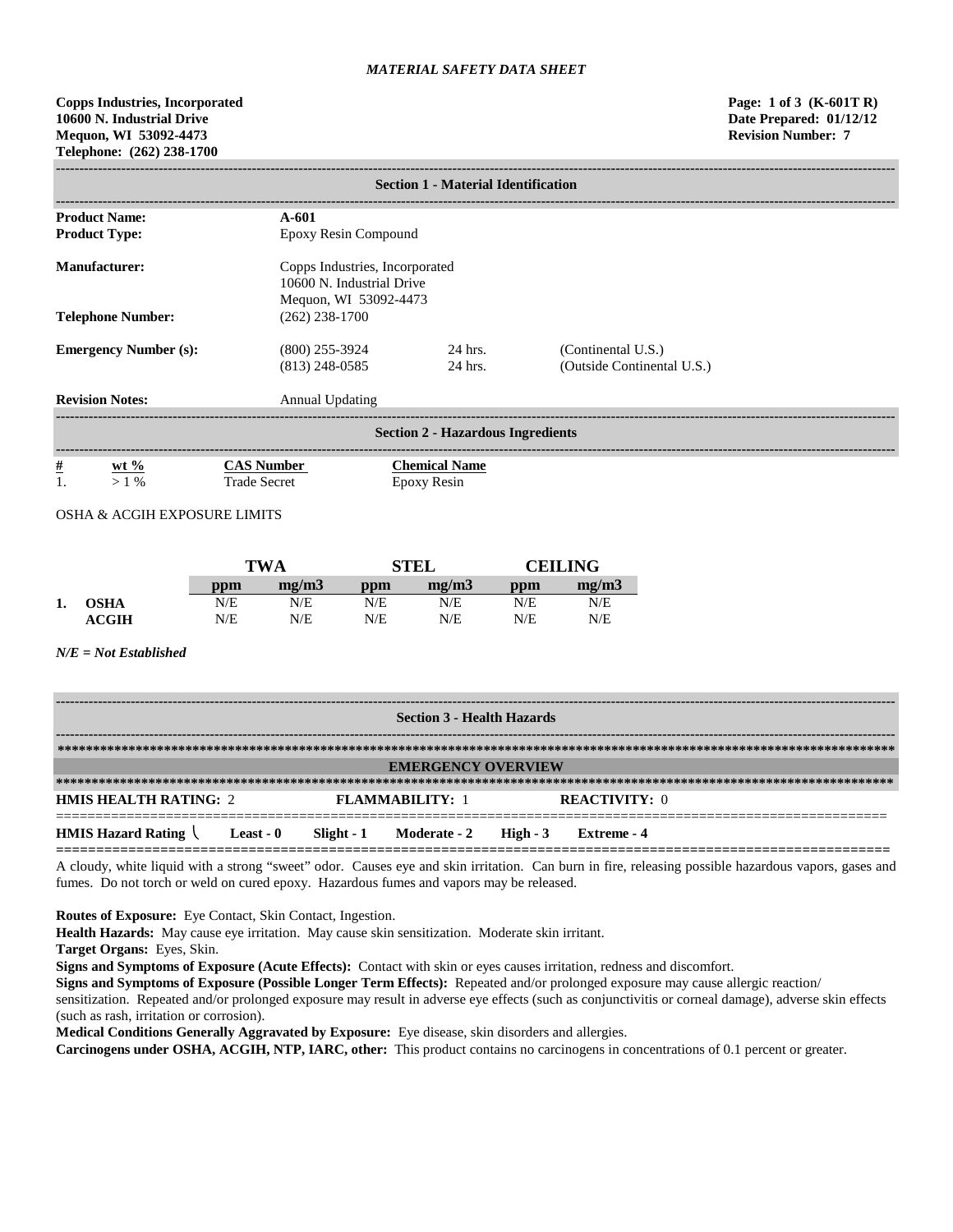### **------------------------------------------------------------------------------------------------------------------------------------------------------------------------------------ Section 4 - First Aid**

**------------------------------------------------------------------------------------------------------------------------------------------------------------------------------------**

**Eye Contact:** Hold eyelids apart and immediately flush eyes with plenty of water for at least 15 minutes. Seek medical attention.

**Skin Contact:** Remove contaminated clothing/shoes and wipe excess from skin. Flush skin with water. Follow by washing with soap and water. If irritation occurs, seek medical attention. If contact with hot product occurs, immediately flush with cool water for 15 minutes. Carefully remove clothing; if clothing is stuck to a burn area do not pull it off, but cut around it. Cover burn area with a clean material. Get medical attention immediately.

**Inhalation:** Remove victim to fresh air and provide oxygen. If breathing is difficult, seek medical attention.

**Ingestion:** If swallowed, call physician immediately. Induce vomiting only as directed by medical personnel. Never give anything by mouth to an unconscious person. Get medical attention immediately.

|                                                                                                                                                                                                                                                                                                                                                                                                                                                                                                                                                                                                                                                                                                                                                                                                                                                 |                                                                        | <b>Section 5 - Fire and Explosion Data</b>                                                                                                                                                                                                                                                                                                                                                                                                                                                                                                                                                                      |  |  |  |  |  |  |
|-------------------------------------------------------------------------------------------------------------------------------------------------------------------------------------------------------------------------------------------------------------------------------------------------------------------------------------------------------------------------------------------------------------------------------------------------------------------------------------------------------------------------------------------------------------------------------------------------------------------------------------------------------------------------------------------------------------------------------------------------------------------------------------------------------------------------------------------------|------------------------------------------------------------------------|-----------------------------------------------------------------------------------------------------------------------------------------------------------------------------------------------------------------------------------------------------------------------------------------------------------------------------------------------------------------------------------------------------------------------------------------------------------------------------------------------------------------------------------------------------------------------------------------------------------------|--|--|--|--|--|--|
| <b>Flash Point (closed cup):</b><br>$>200$ °F<br><b>Upper Explosion Limit (UEL):</b><br>No data<br><b>Auto Ignition Temperature:</b><br>No data<br><b>Lower Explosion Limit (LEL):</b><br>No data<br>Fire Hazard Classification (OSHA/NFPA): This product is not considered flammable nor combustible, but will burn if involved in a fire.<br>Extinguishing Media: Foam, Carbon Dioxide (CO2), or dry chemical.<br>Special Fire Fighting Procedures: Keep personnel removed from area and upwind of fire. Wear full fire-fighting turn-out gear (full bunker gear)<br>and respiratory protection (SCBA). Cool fire exposed containers with water spray.<br>Unusual Fire and Explosion Hazards: Hazardous combustion products may be present. Combustion may form aldehydes, nitrous oxides, carbon<br>monoxide (CO), and carbon dioxide (CO2). |                                                                        |                                                                                                                                                                                                                                                                                                                                                                                                                                                                                                                                                                                                                 |  |  |  |  |  |  |
| <b>Section 6 - Accidental Release Measures</b>                                                                                                                                                                                                                                                                                                                                                                                                                                                                                                                                                                                                                                                                                                                                                                                                  |                                                                        |                                                                                                                                                                                                                                                                                                                                                                                                                                                                                                                                                                                                                 |  |  |  |  |  |  |
| Containment Techniques (Removal of ignition sources, diking, etc.) Stop the leak, if possible. Shut off or remove all ignition sources. Construct<br>a dike to prevent spreading.<br>Clean-Up Procedures: Spread absorbent material over area. Wipe or scrape up material. Dispose of material in accordance with local, state and<br>federal regulations. Wash area with soap and water. Prevent washings from entering sewers or waterways.<br>Other Emergency Advice: Wear protective clothing, boots, gloves, respirator, and eye protection.                                                                                                                                                                                                                                                                                               |                                                                        |                                                                                                                                                                                                                                                                                                                                                                                                                                                                                                                                                                                                                 |  |  |  |  |  |  |
|                                                                                                                                                                                                                                                                                                                                                                                                                                                                                                                                                                                                                                                                                                                                                                                                                                                 |                                                                        | <b>Section 7 - Handling and Storage</b>                                                                                                                                                                                                                                                                                                                                                                                                                                                                                                                                                                         |  |  |  |  |  |  |
| Storage: Store in a cool (60-80 °F), dry, ventilated place. Crystallization may occur if storage temperature drops below 55°F for a prolonged period<br>of time. Store in closed containers.<br>Handling: Avoid contact with skin, eyes, or clothing. When handling, do not eat, drink, or smoke.<br>Other Precautions: Wash thoroughly after handling. Remove contaminated clothing and gear. Decontaminate. Destroy leather or any articles<br>which can not be decontaminated.                                                                                                                                                                                                                                                                                                                                                               |                                                                        |                                                                                                                                                                                                                                                                                                                                                                                                                                                                                                                                                                                                                 |  |  |  |  |  |  |
|                                                                                                                                                                                                                                                                                                                                                                                                                                                                                                                                                                                                                                                                                                                                                                                                                                                 |                                                                        | <b>Section 8 - Personal Protection/Exposure Controls</b>                                                                                                                                                                                                                                                                                                                                                                                                                                                                                                                                                        |  |  |  |  |  |  |
|                                                                                                                                                                                                                                                                                                                                                                                                                                                                                                                                                                                                                                                                                                                                                                                                                                                 | Protective Clothing: Clean, body covering clothing should be utilized. | Eye Protection: Chemical safety goggles recommended. Contact lenses should not be worn while using this product.<br>Hand Protection: Chemical resistant gloves recommended, such as neoprene or nitrite rubber.<br>Respiratory Protection: Not necessary under most operating conditions. NIOSH approved organic vapor respirator should be used in confined<br>areas, or when conditions cause high vapor concentrations. If the percent oxygen is below normal then use self-contained breathing apparatus.<br>Work and Hygienic Practices: Eye wash stations and safety showers should be easily accessible. |  |  |  |  |  |  |
|                                                                                                                                                                                                                                                                                                                                                                                                                                                                                                                                                                                                                                                                                                                                                                                                                                                 |                                                                        | <b>Section 9 - Typical Physical and Chemical Properties</b>                                                                                                                                                                                                                                                                                                                                                                                                                                                                                                                                                     |  |  |  |  |  |  |
| <b>Physical Form:</b><br><b>Vapor Density:</b><br>Heavier than air<br>Liquid<br><b>Boiling Point:</b><br>Color:<br>Cloudy, White<br>$>$ 200 °F<br><b>Melting Point:</b><br>Odor:<br>Not Applicable<br>Sweet                                                                                                                                                                                                                                                                                                                                                                                                                                                                                                                                                                                                                                     |                                                                        |                                                                                                                                                                                                                                                                                                                                                                                                                                                                                                                                                                                                                 |  |  |  |  |  |  |

### **------------------------------------------------------------------------------------------------------------------------------------------------------------------------------------ Section 10 - Stability and Reactivity**

**------------------------------------------------------------------------------------------------------------------------------------------------------------------------------------**

**pH:** No Data **Solubility in Water:** Negligible **Vapor Pressure:** No Data **Specific Gravity:** 1.13

**Chemical Stability:** Stable **Conditions to Avoid (if unstable):** None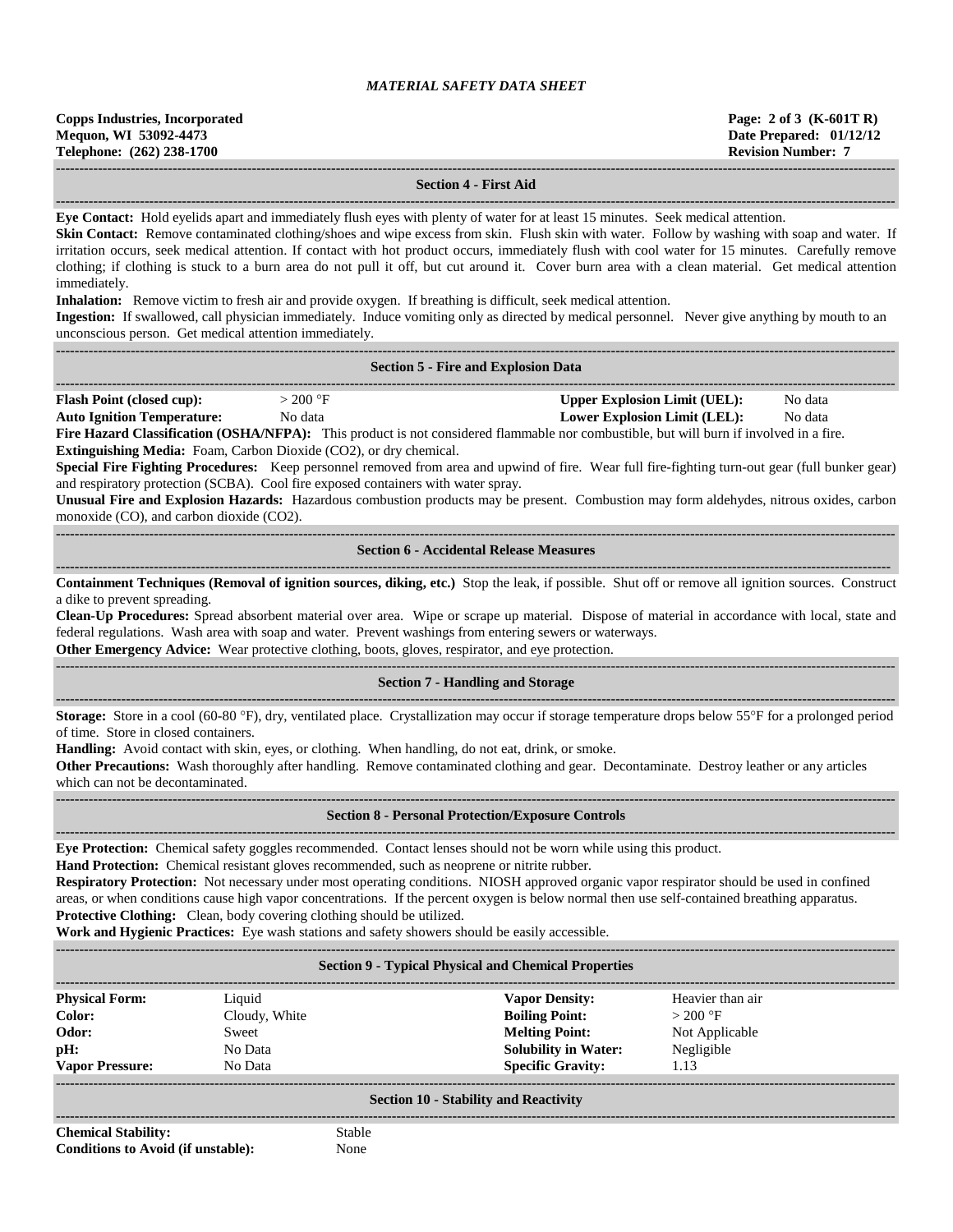## **Copps Industries, Incorporated Page: 3 of 3 (K-601T R) Mequon, WI 53092-4473 Date Prepared: 01/12/12 Telephone: (262) 238-1700 Revision Number: 7**

|                                                                                          | Section 10 - Stability and Reactivity (con't.)                                                  |  |  |  |  |
|------------------------------------------------------------------------------------------|-------------------------------------------------------------------------------------------------|--|--|--|--|
| <b>Incompatibility (Materials to Avoid):</b><br><b>Hazardous Decomposition Products:</b> | Acids, strong oxidizing agents.<br>None                                                         |  |  |  |  |
| <b>Hazardous Polymerization:</b>                                                         | Contact with epoxy hardeners under uncontrolled conditions. May release excess heat and vapors. |  |  |  |  |
| <b>Section 11 - Toxicological Properties</b>                                             |                                                                                                 |  |  |  |  |
| <b>Acute Oral Toxicity (LD50, RAT):</b><br><b>Acute Dermal Toxicity (LD50, RABBIT):</b>  | No data available.<br>No data available.                                                        |  |  |  |  |
|                                                                                          |                                                                                                 |  |  |  |  |

**Acute Inhalation Toxicity (LC50, RAT):** No data available.

------------------------------------------------------------------------------------------------------------------------------------------------------------------------------------ **Section 12 - Ecological Information ------------------------------------------------------------------------------------------------------------------------------------------------------------------------------------**

No data available.

# **------------------------------------------------------------------------------------------------------------------------------------------------------------------------------------**

### **Section 13 - Disposal Considerations**

**------------------------------------------------------------------------------------------------------------------------------------------------------------------------------------ Waste Disposal:** This material does not contain any VOC's (volatile organic compounds). Dispose of material in accordance with applicable, local, state, and federal laws and regulations. The state and local regulations and laws may differ from federal regulations, and laws may change or be reinterpreted. This information only applies to the material as manufactured. Processing, use, or contamination may make the information in appropriate, inaccurate, or incomplete. Responsibility for proper waste disposal is with the owner of the waste. **------------------------------------------------------------------------------------------------------------------------------------------------------------------------------------**

|  |  |  | <b>Section 14 - Transport Information</b> |
|--|--|--|-------------------------------------------|
|--|--|--|-------------------------------------------|

| <b>DOT Non-Bulk Shipping Name:</b> | Resin compound - not regulated | IINH:                     | Not regulated                                                  |
|------------------------------------|--------------------------------|---------------------------|----------------------------------------------------------------|
| <b>DOT Bulk Shipping Name:</b>     | Resin compound - not regulated | <b>Packing Group:</b>     | Not regulated                                                  |
| <b>Technical Shipping Name:</b>    | NMFC Item 46030, Class 55      | <b>IMO Shipping Data:</b> | Resin compound - not regulated                                 |
| <b>DOT Hazard Class:</b>           | Not regulated                  |                           | <b>ICAO/IATA Shipping Data:</b> Resin compound - not regulated |
|                                    |                                |                           |                                                                |

### **Section 15 - Regulatory Information**

### **------------------------------------------------------------------------------------------------------------------------------------------------------------------------------------** *US FEDERAL REGULATIONS:*

**Toxic Substances Control Act (TSCA):** All components are included in the EPA Toxic Substances Control Act (TSCA) Chemical Substance

Inventory or are not required to be listed on the TSCA Inventory.

**OSHA (29CFR1910.1200) Hazard Class(es):** Irritant. Sensitizer

**EPCRA Section 312 (40CFR370) Hazard Classes:** Immediate Health Hazard. Delayed Health Hazard.

**EPCRA Section 313 (40CFR372):** Toxic chemicals above "de minimus" level: None

# *STATE REGULATIONS:*

**California Proposition 65 Substances:** (components known to the State of California to cause cancer and/or reproductive toxicity and subject to warning and discharge requirements under the "Safe Drinking Water and Toxic Enforcement Act of 1986"). None

### *INTERNATIONAL REGULATIONS*

| <b>Canada:</b> | <b>WHMIS Hazard Classification:</b> Class D, division 2B          |  |  |
|----------------|-------------------------------------------------------------------|--|--|
|                | <b>WHMIS Risk Phrases:</b> Eye or skin irritant. Skin sensitizer. |  |  |
|                | <b>WHMIS Symbols:</b> Stylized T                                  |  |  |

**----------------------------------------------------------------------------------------------------------------------------------------------------------------------------------- Section 16 - Other Information ------------------------------------------------------------------------------------------------------------------------------------------------------------------------------------**

*To the best of our knowledge, the information contained herein is accurate. However, neither Copps Industries nor any of its agents assume any liability whatsoever for the accuracy or completeness of the information contained herein. Final determination of suitability of any material is the sole responsibility of the user. All materials may present unknown health hazards and should be used with caution. Although certain hazards are described herein, we cannot guarantee that these are the only hazards which exist.*

**Revision Date:** 01/12/12 **Revised By:** Aleksey Kozlov **Replaces Revision Dated:** 01/28/10 **Title:** Technical Director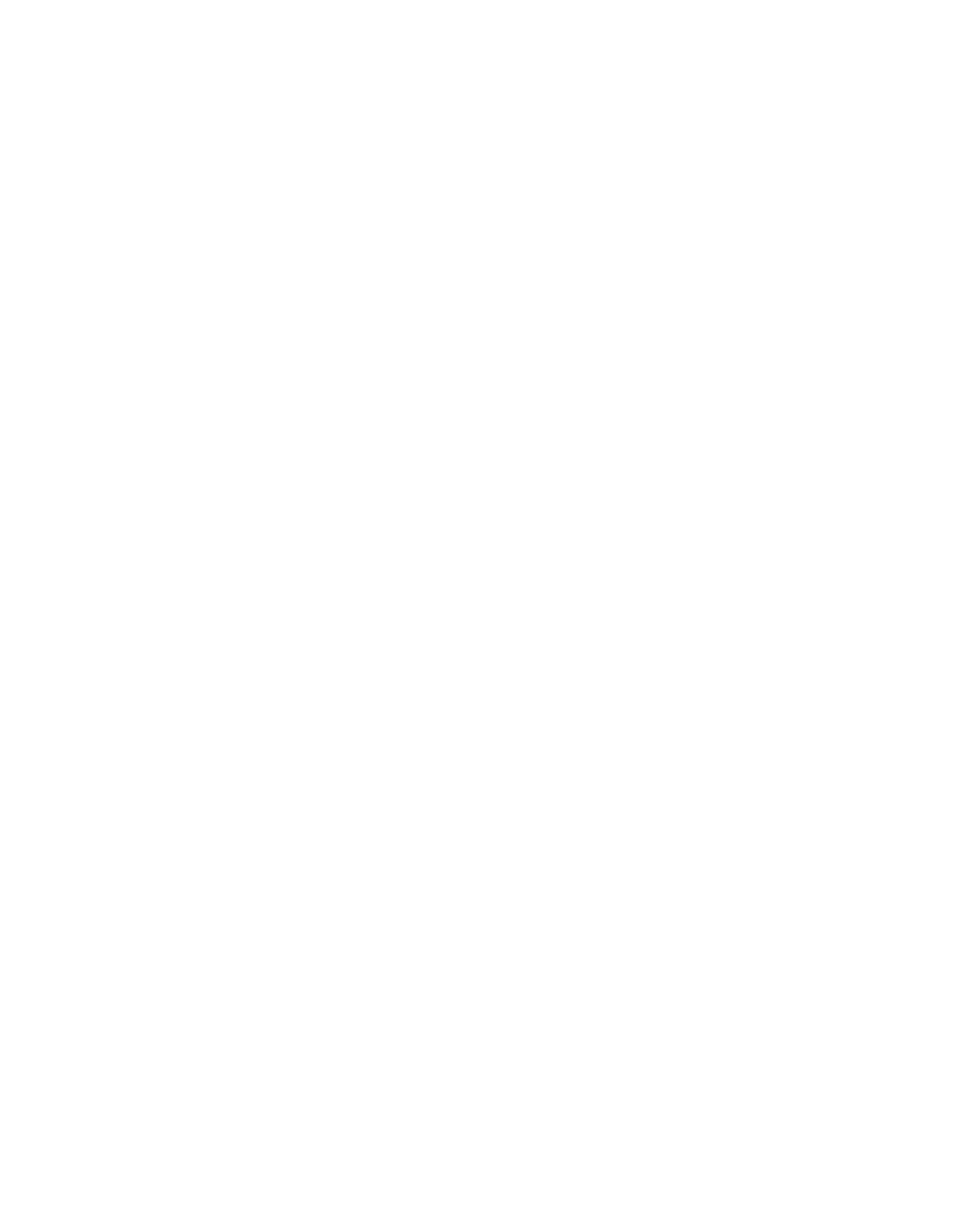| <b>Section 1 - Material Identification</b> |                                      |                                                             |                                                  |  |  |  |
|--------------------------------------------|--------------------------------------|-------------------------------------------------------------|--------------------------------------------------|--|--|--|
| <b>Product Name:</b>                       | <b>B-601</b>                         |                                                             |                                                  |  |  |  |
| <b>Product Type:</b>                       | Epoxy Hardener Compound              |                                                             |                                                  |  |  |  |
| <b>Manufacturer:</b>                       | Mequon, WI 53092-4473                | Copps Industries, Incorporated<br>10600 N. Industrial Drive |                                                  |  |  |  |
| <b>Telephone Number:</b>                   | $(262)$ 238-1700                     |                                                             |                                                  |  |  |  |
| <b>Emergency Number (s):</b>               | $(800)$ 255-3924<br>$(813)$ 248-0585 | 24 hrs.<br>24 hrs.                                          | (Continental U.S.)<br>(Outside Continental U.S.) |  |  |  |
| <b>Revision Notes:</b>                     | Annual Update                        |                                                             |                                                  |  |  |  |
| <b>Section 2 - Hazardous Ingredients</b>   |                                      |                                                             |                                                  |  |  |  |
| <u>#</u><br>$wt \%$<br>$>1\%$              | <b>CAS Number</b><br>Trade Secret    | <b>Chemical Name</b><br>Amine                               |                                                  |  |  |  |

OSHA & ACGIH EXPOSURE LIMITS

|                 |     | <b>TWA</b> |     | <b>TEL</b> |     | <b>CEILING</b> |  |
|-----------------|-----|------------|-----|------------|-----|----------------|--|
|                 | ppm | mg/m3      | ppm | me/m3      | ppm | mg/m3          |  |
| <br><b>OSHA</b> | N/E | N/E        | N/E | N/E        | N/E | N/E            |  |
| <b>ACGIH</b>    | N/E | N/E        | N/E | N/E        | N/E | N/E            |  |

*N/E = Not Established*

| <b>Section 3 - Health Hazards</b> |                  |  |                                    |  |                      |  |  |
|-----------------------------------|------------------|--|------------------------------------|--|----------------------|--|--|
|                                   |                  |  |                                    |  |                      |  |  |
|                                   |                  |  | <b>EMERGENCY OVERVIEW</b>          |  |                      |  |  |
|                                   |                  |  |                                    |  |                      |  |  |
| <b>HMIS HEALTH RATING: 3</b>      |                  |  | <b>FLAMMARILITY: 1</b>             |  | <b>REACTIVITY: 0</b> |  |  |
| <b>HMIS Hazard Rating</b>         | <b>Least - 0</b> |  | $Slight - 1$ Moderate - 2 High - 3 |  | Extreme - 4          |  |  |

An amber liquid with an amine odor. Corrosive to skin. Corrosive to eyes. Severe skin irritant. Severe eye irritant. May cause skin sensitization. May cause respiratory sensitization. Can burn in fire, releasing possible hazardous vapors, gases and fumes. Do not torch or weld on cured epoxy. Hazardous fumes and vapors may be released.

**\*\*\*\*\*\*\*\*\*\*\*\*\*\*\*\*\*\*\*\*\*\*\*\*\*\*\*\*\*\*\*\*\*\*\*\*\*\*\*\*\*\*\*\*\*\*\*\*\*\*\*\*\*\*\*\*\*\*\*\*\*\*\*\*\*\*\*\*\*\*\*\*\*\*\*\*\*\*\*\*\*\*\*\*\*\*\*\*\*\*\*\*\*\*\*\*\*\*\*\*\*\*\*\*\*\*\*\*\*\*\*\*\*\*\*\*\*\* Routes of Exposure:** Eye Contact, Skin Contact, Inhalation, Ingestion.

**Health Hazards:** Corrosive to skin. Corrosive to eyes. Severe skin irritant. Severe eye irritant. May cause skin sensitization. May cause respiratory sensitization.

**Target Organs:** Eyes, Skin, and Respiratory System.

**Signs and Symptoms of Exposure (Acute Effects):** Burns of the eye may cause blindness. Contact of undiluted products with the eyes or skin quickly causes severe irritation and pain and may cause burns, necrosis, and permanent injury. Inhalation of mists may severely damage contacted tissue and produce scarring. Product is readily absorbed through the skin and may cause discomfort, injury or serious health problems unless treated properly.

**Signs and Symptoms of Exposure (Possible Longer Term Effects):** This substance may cause respiratory sensitization to exposed workers. **Medical Conditions Generally Aggravated by Exposure:** Asthma, chronic respiratory disease (e.g. Bronchitis, emphysema). Eye disease, skin disorders and allergies.

**Carcinogens under OSHA, ACGIH, NTP, IARC, other:** This product contains no carcinogens in concentrations of 0.1 percent or greater.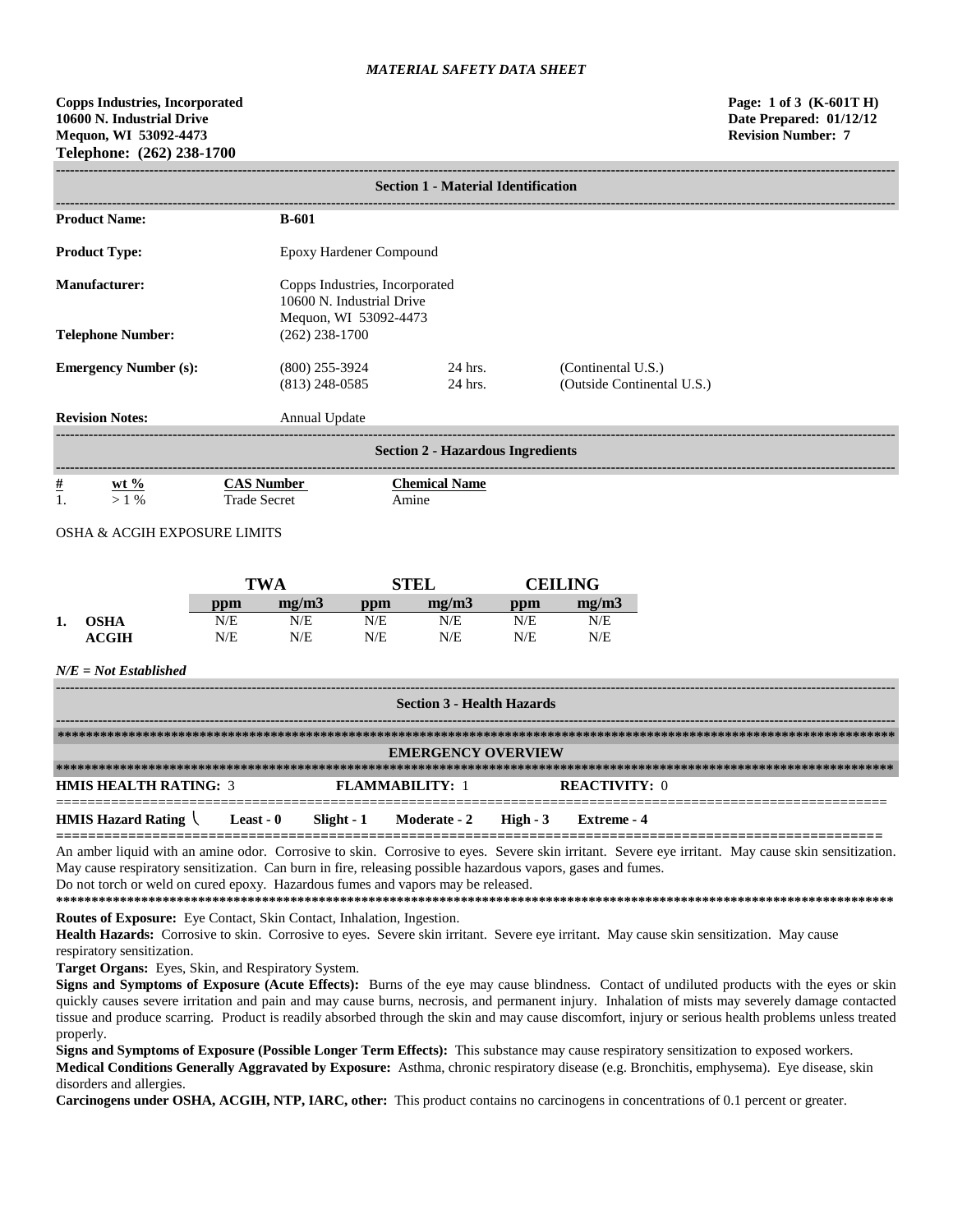**------------------------------------------------------------------------------------------------------------------------------------------------------------------------------------**

### **Section 4 - First Aid**

**------------------------------------------------------------------------------------------------------------------------------------------------------------------------------------ Eye Contact:** Hold eyelids apart and immediately flush eyes with plenty of water for at least 15 minutes. Seek medical attention.

**Skin Contact:** Remove contaminated clothing/shoes and wipe excess from skin. Immediately flush affected area with water for at least 15 minutes. Cover the affected area with a sterile dressing or clean sheeting and seek medical attention immediately. DO NOT APPLY GREASES OR OINTMENTS. Control shock if present.

**Inhalation:** Remove victim to fresh air and provide oxygen. If breathing is difficult, seek medical attention.

**Ingestion:** In the event of ingestion, administer 3-4 glasses of milk or water. DO NOT INDUCE VOMITING. Seek medical attention immediately.

|                                                                          | <b>Ingestion:</b> In the event of ingestion, administer 3-4 glasses of milk or water. DO NOT INDUCE VOMITING. Seek medical attention immediately. |  |  |                                     |         |  |  |  |
|--------------------------------------------------------------------------|---------------------------------------------------------------------------------------------------------------------------------------------------|--|--|-------------------------------------|---------|--|--|--|
|                                                                          |                                                                                                                                                   |  |  |                                     |         |  |  |  |
| <b>Section 5 - Fire and Explosion Data</b>                               |                                                                                                                                                   |  |  |                                     |         |  |  |  |
|                                                                          |                                                                                                                                                   |  |  |                                     |         |  |  |  |
| <b>Flash Point (closed cup):</b>                                         | $>200$ °F                                                                                                                                         |  |  | <b>Lower Explosion Limit (LEL):</b> | No data |  |  |  |
| <b>Upper Explosion Limit (UEL):</b>                                      | No data                                                                                                                                           |  |  | <b>Auto Ignition Temperature:</b>   | No data |  |  |  |
|                                                                          | Fire Hazard Classification (OSHA/NFPA): This product is considered neither flammable nor combustible, but will burn if involved in a fire.        |  |  |                                     |         |  |  |  |
| <b>Extinguishing Media:</b> Foam, Carbon Dioxide (CO2), or dry chemical. |                                                                                                                                                   |  |  |                                     |         |  |  |  |
|                                                                          | Special Fire Fighting Procedures: Keep personnel removed from area and upwind of fire. Wear full fire-fighting turnout gear (full bunker gear)    |  |  |                                     |         |  |  |  |
|                                                                          | and respiratory protection (SCBA). Cool fire exposed containers with water spray.                                                                 |  |  |                                     |         |  |  |  |

**Unusual Fire and Explosion Hazards:** Hazardous combustion products may be present. Combustion may form aldehydes, nitrous oxides, carbon monoxide (CO), and carbon dioxide (CO2).

### **------------------------------------------------------------------------------------------------------------------------------------------------------------------------------------ Section 6 - Accidental Release Measures**

**------------------------------------------------------------------------------------------------------------------------------------------------------------------------------------ Containment Techniques (Removal of ignition sources, diking etc.):** Reduce vapor spreading with a water spray. Stop the leak, if possible. Shut off or remove all ignition sources. Construct a dike to prevent spreading.

**Clean-Up Procedures:** Spread absorbent material over area. Transfer to containers by suction. For large spills, recover spilled material with a vacuum truck. Dispose of material in accordance with local, state and federal regulations. Wash area with soap and water. Prevent washings from entering sewers or waterways.

**Other Emergency Advice:** Wear protective clothing, boots, gloves, respirator, and eye protection. **------------------------------------------------------------------------------------------------------------------------------------------------------------------------------------**

### **Section 7 - Handling and Storage**

**------------------------------------------------------------------------------------------------------------------------------------------------------------------------------------ Storage:** Store in a cool (60-80°F), dry ventilated place. Store in closed containers.

**Handling:** Avoid breathing of vapors. Handle in well-ventilated workspace. Avoid contact with skin, eyes, or clothing. When handling, do not eat, drink, or smoke.

**Other Precautions:** Emergency showers and eye wash stations should be readily accessible. Wash thoroughly after handling. Remove contaminated clothing and gear. Decontaminate. Destroy leather or any articles, which can not be decontaminated.

### **Section 8 - Personal Protection/Exposure Controls**

**------------------------------------------------------------------------------------------------------------------------------------------------------------------------------------ Eye Protection:** Full-face shield with chemical safety goggles. Contact lenses should not be worn while using this product.

**------------------------------------------------------------------------------------------------------------------------------------------------------------------------------------**

**Hand Protection:** Neoprene rubber gloves. Cuffed butyl rubber gloves. Nitrile rubber gloves. **Respiratory Protection:** Not necessary under most operating conditions. NIOSH approved organic vapor respirator should be used in confined areas, or when conditions cause high vapor concentrations. If the percent oxygen is below normal then use self-contained breathing apparatus. **Protective Clothing:** Impervious clothing. Slickersuit. Rubber boots. Full rubber suit (rain gear). Butyl or latex protective clothing.

**Work and Hygienic Practices:** Eye wash stations and safety showers should be easily accessible.

**------------------------------------------------------------------------------------------------------------------------------------------------------------------------------------**

| <b>Section 9 - Typical Physical and Chemical Properties</b> |         |                             |                  |
|-------------------------------------------------------------|---------|-----------------------------|------------------|
| <b>Physical Form:</b>                                       | Liquid  | <b>Vapor Density:</b>       | Heavier than air |
| Color:                                                      | Amber   | <b>Boiling Point:</b>       | $>200$ °F        |
| Odor:                                                       | Amine   | <b>Melting Point:</b>       | Not applicable   |
| pH:                                                         | No Data | <b>Solubility in Water:</b> | Negligible       |
| <b>Vapor Pressure:</b>                                      | No Data | <b>Specific Gravity:</b>    | 1.07             |
|                                                             |         |                             |                  |

#### **Section 10 - Stability and Reactivity**  $-1\leq i\leq n-1\leq n-1\leq n-1\leq n-1\leq n-1\leq n-1\leq n-1\leq n-1\leq n-1\leq n-1\leq n-1\leq n-1\leq n-1\leq n-1\leq n-1\leq n-1\leq n-1\leq n-1\leq n-1\leq n-1\leq n-1\leq n-1\leq n-1\leq n-1\leq n-1\leq n-1\leq n-1\leq n-1\leq n-1\leq n-1\leq n-1\leq n-1\leq n-1\leq n-1\leq n-1\leq n$

**Chemical Stability:** Stable **Conditions to Avoid (if stable):** None **Incompatibility (Materials to Avoid):** Acids, strong oxidizing agents. **Hazardous Decomposition Products:** None **Hazardous Polymerization:** Contact with epoxy resins under uncontrolled conditions. May release excess heat and vapors.